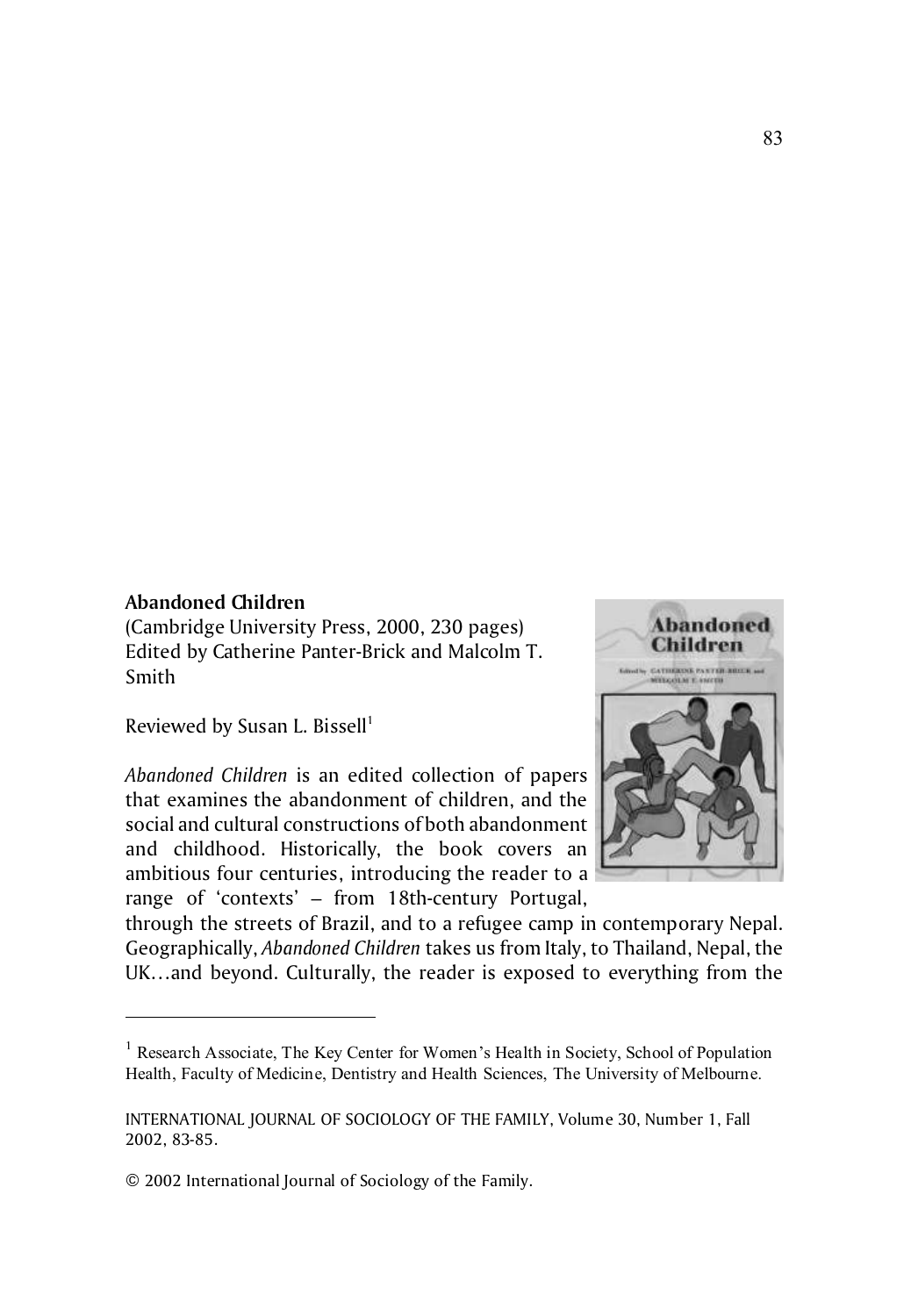Catholic orientations of Italian society to Buddhism, and to societies steeped in familial reverence and responsibility.

In its historic breadth, *Abandoned Children* is perhaps overly ambitions. The early chapters are dense and difficult to reconcile with the contemporary readings that Panter-Brick foreshadows in the initial chapter. However, in its attempt to 'review' abandonment, the book does meaningfully immerse the reader in the terms' past and present. *Abandoned Children* provides, for lack of a better term, some 'foundation' language for a 'conversation' about children and their state and status in society. On the basis of this language, and the understandings that emerge as the book unfolds, the reader finds herself conversant not only in what abandonment is and was, but also in a range of childhood experiences.

*Abandoned Children* is a pioneer insofar as it marries the historic abandonment of children with what we presently understand abandonment to be. While the historic essays might have been fewer in number, their intent is evident and well-articulated: that the very term 'abandoned' has deep roots in welfare approaches to the well-being of children, and to their 'care' and 'management'. These historic writings are more than adequately balanced by some important and insightful case studies. Each of these challenge traditional notions of the abandonment of children, and of the experience of childhood more generally.

There are two likely audiences for the book. The first, and most obvious, is a largely academic audience. For students of sociology, anthropology, children, childhood, ethnography, demography, and public health, *Abandoned Children* presents new and challenging ideas. In particular, for students of research methods in anthropology and ethnography, the latter chapters of the book raise important questions. The chapters on street children in Nepal and on child prostitution in Thailand are necessary reading for researchers undertaking investigations with young people, and especially in cross-cultural settings.

Likewise, for practitioners in 'the field' – people grappling with programmes, policies and interventions for and with children – the methodological issues raised in *Abandoned Children* are invaluable. In the essay on young people in the streets of Nepal, the reader learns about research conducted among children involved in non-governmental (NGO) projects. Similarly, the essays on prostitution in Nepal and on Bhutanese refugee children examine the lives and lived experiences of young people exposed to interventions. That practitioners can read about investigations conducted in these settings in helpful, for, often, engaging in study, analysis and reflection is deemed too hard, costly, or time-consuming. Though clearly not the purpose